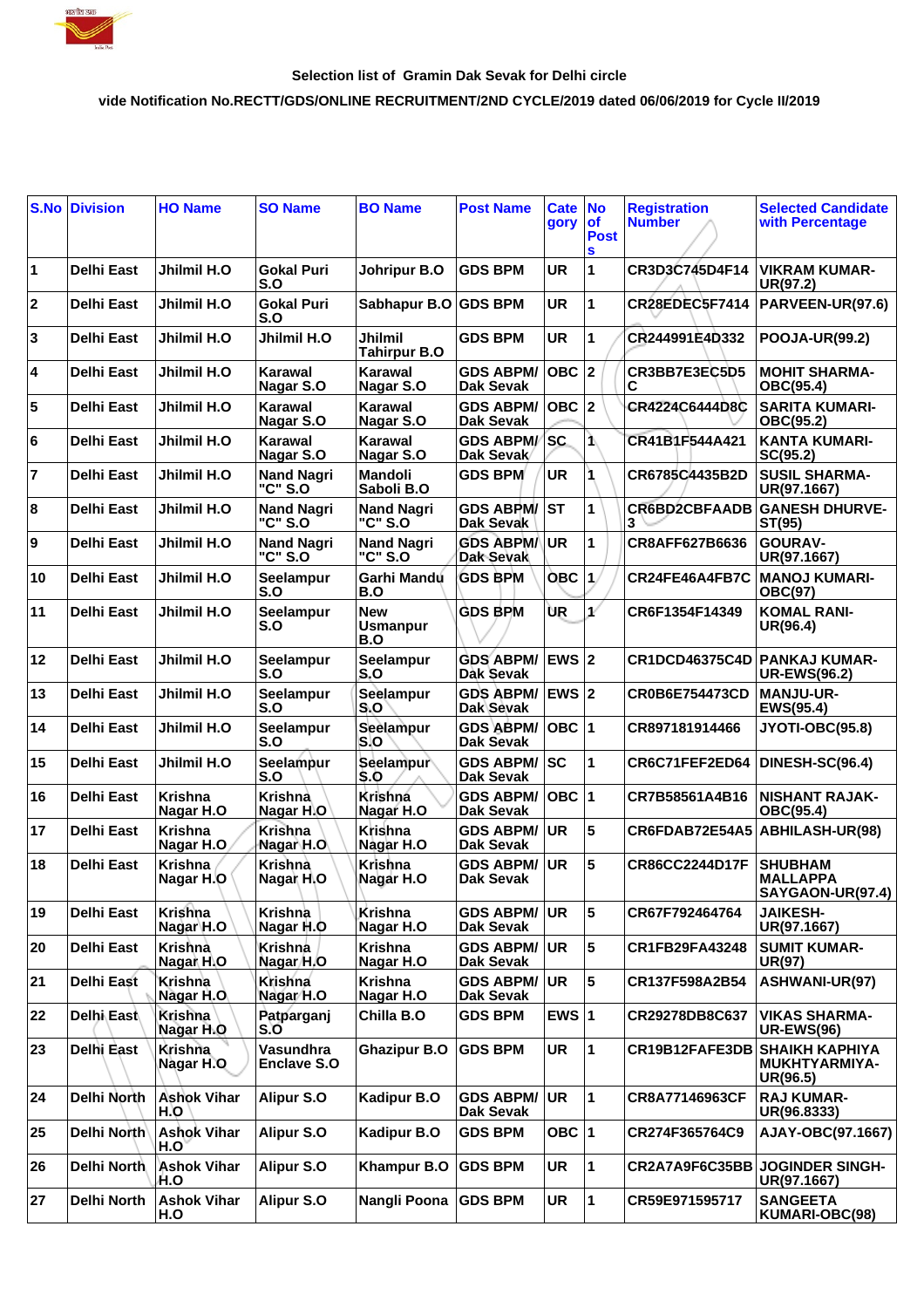| 28 | <b>Delhi North</b> | <b>Ashok Vihar</b><br>H.O  | <b>Ashok Vihar</b><br>H.O | <b>Ashok Vihar</b><br>H.O       | <b>GDS ABPM/</b><br><b>Dak Sevak</b> | EWS 1            |              | CR381862985D17                      | <b>ANJU RANI-UR-</b><br>EWS(96.6)            |
|----|--------------------|----------------------------|---------------------------|---------------------------------|--------------------------------------|------------------|--------------|-------------------------------------|----------------------------------------------|
| 29 | <b>Delhi North</b> | <b>Ashok Vihar</b><br>H.O  | <b>Ashok Vihar</b><br>H.O | <b>Ashok Vihar</b><br>H.O       | <b>GDS ABPM/</b><br><b>Dak Sevak</b> | $OBC$  1         |              | CR7EB44C98B8D3                      | <b>MUKESH KUMAR-</b><br>OBC(97.3333)         |
| 30 | <b>Delhi North</b> | <b>Ashok Vihar</b><br>H.O  | <b>Ashok Vihar</b><br>H.O | <b>Ashok Vihar</b><br>H.O       | <b>GDS ABPM/</b><br><b>Dak Sevak</b> | SC               | 1            | CR356A1929A221                      | <b>KHUSHABU-</b><br>SC(97.1667)              |
| 31 | <b>Delhi North</b> | <b>Ashok Vihar</b><br>H.O  | <b>Ashok Vihar</b><br>H.O | <b>Ashok Vihar</b><br>H.O       | <b>GDS ABPM/</b><br><b>Dak Sevak</b> | <b>UR</b>        | 1            | CR6A234441AB94                      | <b>AJAY KUMAR-</b><br>UR(99.2)               |
| 32 | <b>Delhi North</b> | <b>Ashok Vihar</b><br>H.O  | <b>Bawana S.O</b>         | Auchandi B.O                    | <b>GDS ABPM/</b><br><b>Dak Sevak</b> | SC               | 1            | CR09C46D96741A                      | RAHUL-SC(97)                                 |
| 33 | <b>Delhi North</b> | <b>Ashok Vihar</b><br>H.O  | Bawana S.O                | Auchandi B.O                    | <b>GDS BPM</b>                       | <b>SC</b>        | 1            | CR621242A78122                      | <b>ANJU RANI-SC(97)</b>                      |
| 34 | Delhi North        | <b>Ashok Vihar</b><br>H.O  | <b>Bawana S.O</b>         | <b>Barwala B.O</b>              | <b>GDS ABPM/</b><br><b>Dak Sevak</b> | $OBC$  1         |              | CR4E2566C25B3D                      | <b>RAHUL-</b><br>OBC(96.8333)                |
| 35 | <b>Delhi North</b> | <b>Ashok Vihar</b><br>H.O  | <b>Bawana S.O</b>         | <b>Barwala B.O</b>              | <b>GDS BPM</b>                       | <b>UR</b>        | 1            | CR7F454F549642                      | <b>AKSHAY KUMAR-</b><br><b>UR(99)</b>        |
| 36 | <b>Delhi North</b> | <b>Ashok Vihar</b><br>H.O  | Bawana S.O                | Ghoga B.O                       | <b>GDS BPM</b>                       | <b>UR</b>        | 1            | CR42B34981A1F8                      | <b>RAJAT</b><br><b>PARASHAR-</b><br>UR(97.4) |
| 37 | <b>Delhi North</b> | <b>Ashok Vihar</b><br>H.O  | <b>Bawana S.O</b>         | Hareveli B.O                    | <b>GDS BPM</b>                       | <b>UR</b>        | 1            | CR0DDEDDA3962<br>7                  | RITIK-UR(99)                                 |
| 38 | <b>Delhi North</b> | <b>Ashok Vihar</b><br>H.O  | <b>Bawana S.O</b>         | Jat Khore B.O GDS BPM           |                                      | UR"              | 1            | cr6b476f47e66a                      | <b>SONU-SC(97)</b>                           |
| 39 | Delhi North        | <b>Ashok Vihar</b><br>H.O  | <b>Bawana S.O</b>         | Katewara B.O                    | <b>GDS ABPM/</b><br>Dak Sevak        | ŰR               | 1            | CR8456BF1B3D46                      | VANDANA-UR(96.6)                             |
| 40 | Delhi North        | <b>Ashok Vihar</b><br>H.O  | Bawana S.O                | Mungeshpur<br>B.O               | <b>GDS ABPM/</b><br>Dak Sevak        | OBC 1            |              | CR879327E4E4A7                      | <b>MANISHA RANI-</b><br>OBC(95.6)            |
| 41 | <b>Delhi North</b> | <b>Ashok Vihar</b><br>H.O  | Bawana S.O                | <b>Mungeshpur</b><br>B.O        | <b>GDS BPM</b>                       | <b>SC</b>        | 1            | CR45FC114D8437                      | VAKIL-SC(97)                                 |
| 42 | <b>Delhi North</b> | <b>Ashok Vihar</b><br>H.O  | <b>Bawana S.O</b>         | <b>Nangal</b><br>Thakran B.O    | <b>GDS ABPM/</b><br>Dak Sevak        | UR               | 1            | <b>CR2FA93E42842F</b>               | <b>SONIA-UR(95.2)</b>                        |
| 43 | <b>Delhi North</b> | <b>Ashok Vihar</b><br>H.O  | <b>Bawana S.O</b>         | Pooth Khurd<br>B.O              | <b>GDS BPM</b>                       | EWS 1            |              | <b>CR5462FAE95C95</b>               | <b>SANJAY-UR-</b><br>EWS(96.6)               |
| 44 | <b>Delhi North</b> | <b>Ashok Vihar</b><br>H.O  | Bawana S.O                | Qutabagarh<br>B.O               | <b>GDS ABPM/</b><br>Dak Sévak        | OBC <sub>1</sub> |              | CR09DE5A7BCF1<br>С                  | RAHUL-OBC(97.6)                              |
| 45 | <b>Delhi North</b> | <b>Ashok Vihar</b><br>H.O  | Kanjhawla<br>S.O          | Gheora B.O                      | <b>GDS BPM</b>                       | <b>ST</b>        | 1            | CR047485894945                      | <b>SONU KUMAR-</b><br>ST(95)                 |
| 46 | Delhi North        | <b>Ashok Vihar</b><br>H.O  | Kanjhawla<br>S.O          | Jaunti B.O                      | <b>GDS BPM</b>                       | <b>UR</b>        | 1            | CR54165FBBDC4B AJAY-UR(98.4)        |                                              |
| 47 | <b>Delhi North</b> | <b>Ashok Vihar</b><br>H.O  | Kanjhawla<br>S.O          | Kanjhawla<br>S.O                | <b>GDS ABPM/</b><br><b>Dak Sevak</b> | <b>SC</b>        | 1            | CR3D9CF49FCCD<br>2                  | <b>ANKIT JHOSYA-</b><br>SC(95)               |
| 48 | Delhi North        | <b>Ashok Vihar</b><br>H.O  | Kanjhawla<br>S.O          | Kanjhawla<br>S.O                | <b>GDS ABPM/</b><br>Dak Sevak        | UR               | 1            | cr74a84e951db4                      | <b>ASHOK KUMAR-</b><br>UR(97.1667)           |
| 49 | Delhi North        | <b>Ashok Vihar</b><br>H.O  | Kanjhawla<br>S.O          | Karala B.O                      | <b>GDS ABPM/</b><br><b>Dak Sevak</b> | <b>UR</b>        | $\mathbf{1}$ | CR8614E9573D94                      | AMANDEEP-UR(97)                              |
| 50 | <b>Delhi North</b> | Ashok Vihar/<br>H.O        | Kanjhawla<br>S.O          | Karala B.O                      | <b>GDS BPM</b>                       | <b>UR</b>        | 1            | CR8F7A2DA915FF                      | ANISHA-UR(98.4)                              |
| 51 | Delhi North        | <b>Ashok Vihar</b><br>H.O  | Kanjhawla<br>S.O          | Majra Dabas<br>B.Ó              | <b>GDS ABPM/</b><br>Dak Sevak        | <b>ST</b>        | 1            | CR144AF2834921                      | <b>LOKESH KUMAR</b><br><b>MEENA-ST(93.2)</b> |
| 52 | Delhi North        | Ashok Vihar<br>H.O         | Kanjhawla<br>S.O          | Majra Dabas<br>B.O              | <b>GDS BPM</b>                       | OBC $ 1$         |              | CR03679DCBAC45                      | SONU-OBC(97)                                 |
| 53 | Delhi North        | <b>Ashok Vihar</b><br>H.O  | Kanjhawla<br>S.O          | <b>Mubarak Pur</b><br>Dabas B.O | <b>GDS BPM</b>                       | UR               | 1            | CR613563A51FD2                      | <b>RAHUL-UR(99.2)</b>                        |
| 54 | Delhi North        | <b>Ashok Vihar</b><br>H.O  | Kanjhawla<br>S.O          | Nizampur B.O GDS ABPM/          | Dak Sevak                            | <b>SC</b>        | 1            | <b>CR8ED4A8F87E53</b>               | SUNIL-SC(97)                                 |
| 55 | Delhi North        | <b>Ashok Vihar</b><br>H.O  | Kanjhawla<br>$S_{1}O'$    | <b>Nizampur B.O</b>             | <b>GDS BPM</b>                       | UR               | $\mathbf{1}$ | CR4FA55F32FCF8                      | <b>VIRENDER KUMAR-</b><br>UR(99.2)           |
| 56 | Delhi North        | <b>Ashok Vihar</b><br>H.O  | Kanjhawla<br>S.O          | <b>Punjab Khor</b><br>B.O       | <b>GDS BPM</b>                       | UR               | 1            | CR46466D874FB4                      | RAVEENA-UR(96.8)                             |
| 57 | Delhi North        | <b>Ashok Vihar</b><br>H.O. | Kanjhawla<br>S.O          | Rani Khera<br>B.O               | <b>GDS ABPM/</b><br>Dak Sevak        | <b>UR</b>        | 1            | <b>CR765E62E4D85C</b>               | <b>MILAN SINGH-</b><br><b>UR(96)</b>         |
| 58 | Delhi North        | <b>Ashok Vihar</b><br>H.O  | Kanjhawla<br>S.O          | Rani Khera<br>B.O               | <b>GDS BPM</b>                       | EWS $ 1$         |              | CR34C468D84CE8                      | <b>SACHIN-UR-</b><br><b>EWS(95)</b>          |
| 59 | Delhi North        | <b>Ashok Vihar</b><br>H.O  | <b>Khera Kalan</b><br>S.O | Holambi<br>Kalan B.O            | <b>GDS BPM</b>                       | EWS $ 1$         |              | CR58DC33E42EC7                      | <b>KUSUM-UR-</b><br><b>EWS(97)</b>           |
| 60 | Delhi North        | <b>Ashok Vihar</b><br>Ή.O  | <b>Khera Kalan</b><br>S.O | <b>Khera Kalan</b><br>S.O       | <b>GDS ABPM/</b><br>Dak Sevak        | <b>UR</b>        | 1            | <b>CR84F4E4EB7BEC NAVEEN SINGH-</b> | UR(97.3333)                                  |
| 61 | Delhi North        | <b>Ashok Vihar</b><br>H.O  | <b>Khera Kalan</b><br>S.O | <b>Naya Bans</b><br>B.O         | <b>GDS BPM</b>                       | UR               | $\mathbf{1}$ | CR675E497B4FCF                      | <b>MOHIT KHASA-</b><br>UR(98)                |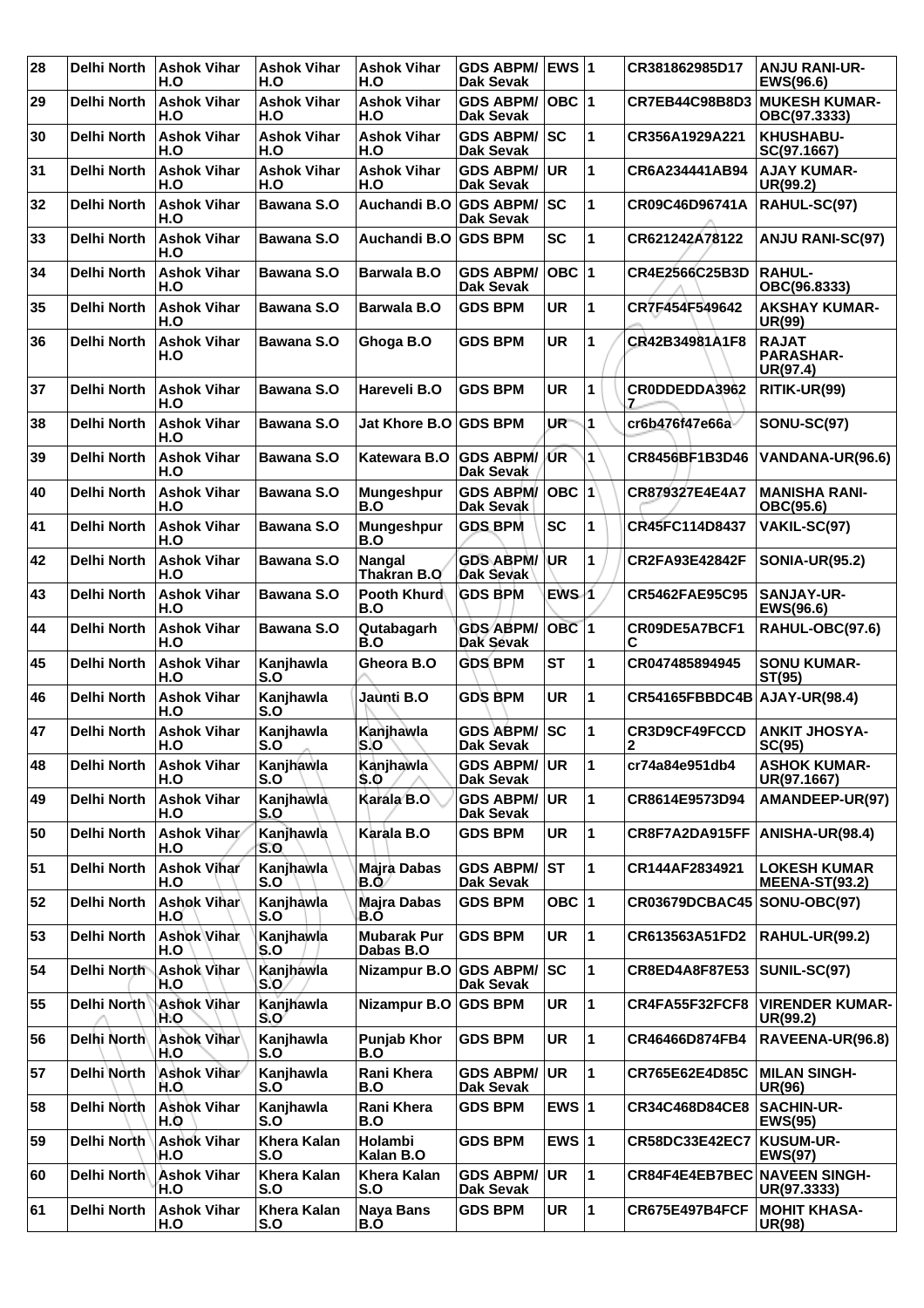| 62 | Delhi North        | <b>Ashok Vihar</b><br>H.O | Mangolpuri N<br><b>Block S.O</b>                      | <b>Mangolpuri I</b><br><b>Block S.O</b>              | <b>GDS ABPM/</b><br><b>Dak Sevak</b> | $OBC$ 1    |                         | CR38447CCFCAF2 SONIYA-OBC(95)    |                                                    |
|----|--------------------|---------------------------|-------------------------------------------------------|------------------------------------------------------|--------------------------------------|------------|-------------------------|----------------------------------|----------------------------------------------------|
| 63 | <b>Delhi North</b> | <b>Ashok Vihar</b><br>H.O | <b>Mangolpuri N</b><br><b>Block S.O</b>               | Mangolpuri N<br><b>Block S.O</b>                     | <b>GDS ABPM/</b><br><b>Dak Sevak</b> | <b>UR</b>  | 1                       | CR54AB44B2FB56 YOGESH-           | UR(96.8333)                                        |
| 64 | <b>Delhi North</b> | <b>Ashok Vihar</b><br>H.O | Narela S.O                                            | <b>Bankner B.O</b>                                   | <b>GDS BPM</b>                       | PH-<br>VH  | 1                       | CR0D76D924D125                   | <b>SATYA NARAYAN</b><br>TIWARI-<br>UR(91.1667)     |
| 65 | <b>Delhi North</b> | <b>Ashok Vihar</b><br>H.O | Narela S.O                                            | Bhorgarh B.O GDS BPM                                 |                                      | OBC $ 1$   |                         | CR369A3E5897E3                   | <b>SANDEEP-</b><br>OBC(97.1667)                    |
| 66 | <b>Delhi North</b> | <b>Ashok Vihar</b><br>H.O | Narela S.O                                            | Narela S.O                                           | <b>GDS ABPM/</b><br><b>Dak Sevak</b> | OBC  1     |                         | <b>CR586FD59FD6C4</b>            | KOMAL-OBC(96.4)                                    |
| 67 | <b>Delhi North</b> | <b>Ashok Vihar</b><br>H.O | Narela S.O                                            | Narela S.O                                           | <b>GDS ABPM/</b><br><b>Dak Sevak</b> | ST         | 1                       | CR1DAB91486F55                   | <b>MALAVATH</b><br><b>ARJUN-ST(91.8333)</b>        |
| 68 | <b>Delhi North</b> | <b>Ashok Vihar</b><br>H.O | Narela S.O                                            | Narela S.O                                           | <b>GDS ABPM/</b><br><b>Dak Sevak</b> | <b>UR</b>  | $\overline{\mathbf{2}}$ | CR7875B9DF343E                   | <b>MEENU DAHIYA-</b><br>UR(97.8)                   |
| 69 | <b>Delhi North</b> | <b>Ashok Vihar</b><br>H.O | Narela S.O                                            | Narela S.O                                           | <b>GDS ABPM/</b><br>Dak Sevak        | <b>UR</b>  | $\mathbf{2}$            | CR443CD98B387E                   | <b>NAVEEN KUMAR-</b><br>SC(97.1667)                |
| 70 | <b>Delhi North</b> | <b>Ashok Vihar</b><br>H.O | Narela S.O                                            | <b>Narela Town</b><br>S.O                            | <b>GDS ABPM/</b><br>Dak Sevak        | PH-<br>VH  | 1                       | CR7258B7D3BAA8                   | <b>ARUN KUMAR-</b><br>OBC(93.1)                    |
| 71 | Delhi North        | <b>Ashok Vihar</b><br>H.O | Narela S.O                                            | <b>Tikri Khurd</b><br>B.O                            | <b>GDS BPM</b>                       | <b>OBC</b> | 11                      | CR28A84E549BB8                   | <b>JEENA DEVI-</b><br>OBC(97.8)                    |
| 72 | <b>Delhi North</b> | <b>Ashok Vihar</b><br>H.O | <b>Onkar Nagar</b><br>S.O                             | Keshav<br><b>Puram S.O</b><br>(North West<br>Delhi)  | <b>GDS ABPM/</b><br><b>Dak Sevak</b> | EWS 1      |                         | CR8F31943CEF66                   | PRIYANKA-UR-<br><b>EWS(95)</b>                     |
| 73 | <b>Delhi North</b> | <b>Ashok Vihar</b><br>H.O | <b>Rohini Sec-23</b><br>S.O                           | <b>Budh Vihar</b><br>B.O                             | <b>GDS BPM</b>                       | <b>SC</b>  | 1                       |                                  | CR8BA44B22BEE9 SONU-SC(97.1667)                    |
| 74 | Delhi North        | <b>Ashok Vihar</b><br>H.O | Rohini Sec-23<br>S.O                                  | Pooth Kalan<br>B.O                                   | <b>GDS ABPM/</b><br>Dak Sevak        | OBC 1      |                         | <b>CR5E478E75AEC4</b>            | <b>SHALU SAINI-</b><br>OBC(96.2)                   |
| 75 | <b>Delhi North</b> | <b>Ashok Vihar</b><br>H.O | <b>Rohini Sec-23</b><br>S.O                           | Rohini Sec-23<br>S.O                                 | <b>GDS ABPM/</b><br>Dak Sevak        | OBC  1     |                         | <b>CR1F81C51CE64B</b>            | <b>BIJENDER-</b><br>OBC(96.6667)                   |
| 76 | <b>Delhi North</b> | <b>Ashok Vihar</b><br>H.O | Rohini Sec-23<br>S.O                                  | Rohini Sec-23<br>S.O                                 | ∣GDS ABPM/∖<br>Dak Sevak             | UR.        | ď                       | CR09D2FD4AC48D                   | <b>RAJESH KUMAR-</b><br>UR(96.2)                   |
| 77 | Delhi North        | <b>Ashok Vihar</b><br>H.O | Rohini<br>Sector-7 S.O                                | Rohini Courts<br>S.O                                 | <b>GDS ABPM/</b><br>Dak Sevak        | UR-        | $\overline{1}$          | <b>CR04C223E226FE</b>            | RITU RANI-UR(96.4)                                 |
| 78 | <b>Delhi North</b> | <b>Ashok Vihar</b><br>H.O | Samai Pur<br>S.O                                      | <b>Mukundpur</b><br>B.O                              | <b>GDS BPM</b>                       | OBC $ 1$   |                         | CR5D22EBFFC7A<br>Α               | <b>SHUBHAM PAL-</b><br>OBC(95.4)                   |
| 79 | <b>Delhi North</b> | <b>Ashok Vihar</b><br>H.O | Samai Pur<br>S.O                                      | <b>Pehlad Pur</b><br>B.O                             | <b>GDS ABPM/</b><br>Dak Sevak        | <b>UR</b>  | 1                       | CR77FAB3337ABA                   | <b>ATUL NAIN-</b><br>UR(96.3333)                   |
| 80 | Delhi North        | <b>Ashok Vihar</b><br>H.O | Samai Pur<br>S.O                                      | Pehlad Pur<br>B.O                                    | <b>GDS BPM</b>                       | OBC $ 1$   |                         | CR726EEE7CEDF4   SAGAR-OBC(96.8) |                                                    |
| 81 | <b>Delhi North</b> | <b>Ashok Vihar</b><br>H.O | Samai Pur<br>S.O                                      | Samai Pur<br>S.O                                     | GDS ABPM/ EWS  1<br><b>Dak Sevak</b> |            |                         | CR1526FA2B6519                   | <b>SHIWANI-UR-</b><br>EWS(96.4)                    |
| 82 | <b>Delhi North</b> | <b>Ashok Vihar</b><br>H.O | Samai Pur<br>S.O                                      | Samai Pur<br>S.O                                     | <b>GDS ABPM/</b><br><b>Dak Sevak</b> | <b>UR</b>  | 1                       | CR5EE64E95A4E4                   | <b>AJAY KUMAR</b><br><b>KHARAB-</b><br>UR(97.1667) |
| 83 | Delhi North        | <b>Ashok Vihar</b><br>H.O | Shalimar<br>Bagh S.O<br>(North West<br>Delhi)         | <b>Shalamar B.O</b>                                  | <b>GDS BPM</b>                       | OBC $ 1$   |                         | CR1B964C144545                   | <b>NEHA SAINI-</b><br><b>OBC(96)</b>               |
| 84 | <b>Delhi North</b> | <b>Ashok Vihar</b><br>H.O | <b>Shalimar</b><br>Bagh S.O.<br>(North West<br>Delhi) | <b>Shalimar</b><br>Bagh S.O<br>(North West<br>Delhi) | <b>GDS ABPM/</b><br>Dak Sevak        | OBC  1     |                         | CR5AB23466499A                   | <b>VIJAY-OBC(95.8)</b>                             |
| 85 | Delhi North        | <b>Ashok Vihar</b><br>H.O | Shalimar<br>Bagh S.O<br>(North West<br>Delhi)         | <b>Shalimar</b><br>Bagh S.O<br>(North West<br>Delhi) | <b>GDS ABPM/ SC</b><br>Dak Sevak     |            | $\mathbf{1}$            | CR1FF54356FB31                   | <b>NARESH KUMAR-</b><br>SC(97.1667)                |
| 86 | Delhi North        | <b>Ashok Vihar</b><br>H.O | Sultanpuri C<br><b>Block S.O</b>                      | <b>Begumpur</b><br>B.O                               | <b>GDS BPM</b>                       | <b>SC</b>  | $\mathbf{1}$            | CR1A5C3C626866                   | <b>SONU-SC(98.2)</b>                               |
| 87 | <b>Delhi</b> North | <b>Ashok Vihar</b><br>H.O | Sultanpuri C<br><b>Block S.O</b>                      | <b>Prem Nagar</b><br>B.O                             | <b>GDS BPM</b>                       | <b>ST</b>  | 1                       | <b>CR212A5FFB691C</b>            | <b>PANKAJ BARO-</b><br><b>ST(95)</b>               |
| 88 | Delhi North        | <b>Ashok Vihar</b><br>H.O | Sultanpuri C<br><b>Block S.O</b>                      | Sultanpuri F<br><b>Block S.O</b>                     | <b>GDS ABPM/</b><br>Dak Sevak        | $OBC$  1   |                         | CR7F467E2882A2                   | RAKSHITA-OBC(95)                                   |
| 89 | Delhi North        | Delhi GPO                 | <b>Burari S.O</b>                                     | <b>Burari S.O</b>                                    | <b>GDS ABPM/</b><br>Dak Sevak        | OBC  1     |                         | CR08CC9DB542A5 RAVI KUMAR-       | <b>OBC(95)</b>                                     |
| 90 | Delhi North        | Delhi GPO                 | <b>Burari S.O</b>                                     | <b>Burari S.O</b>                                    | <b>GDS ABPM/</b><br><b>Dak Sevak</b> | UR.        | 1                       | CR555E9D8B7E6E                   | <b>HARIOM-</b><br>UR(97.3333)                      |
| 91 | <b>Delhi North</b> | Delhi GPO                 | <b>Burari S.O</b>                                     | Jagatpur B.O                                         | <b>GDS BPM</b>                       | OBC $ 1$   |                         | CR368B43421A13                   | AARTI-OBC(95.8)                                    |
| 92 | Delhi North        | Delhi GPO                 | <b>Burari S.O</b>                                     | <b>Jharoda</b><br>Majraa B.O                         | <b>GDS BPM</b>                       | <b>SC</b>  | 1                       | <b>CR5A446688F4FF</b>            | <b>ROHIT-SC(96.8333)</b>                           |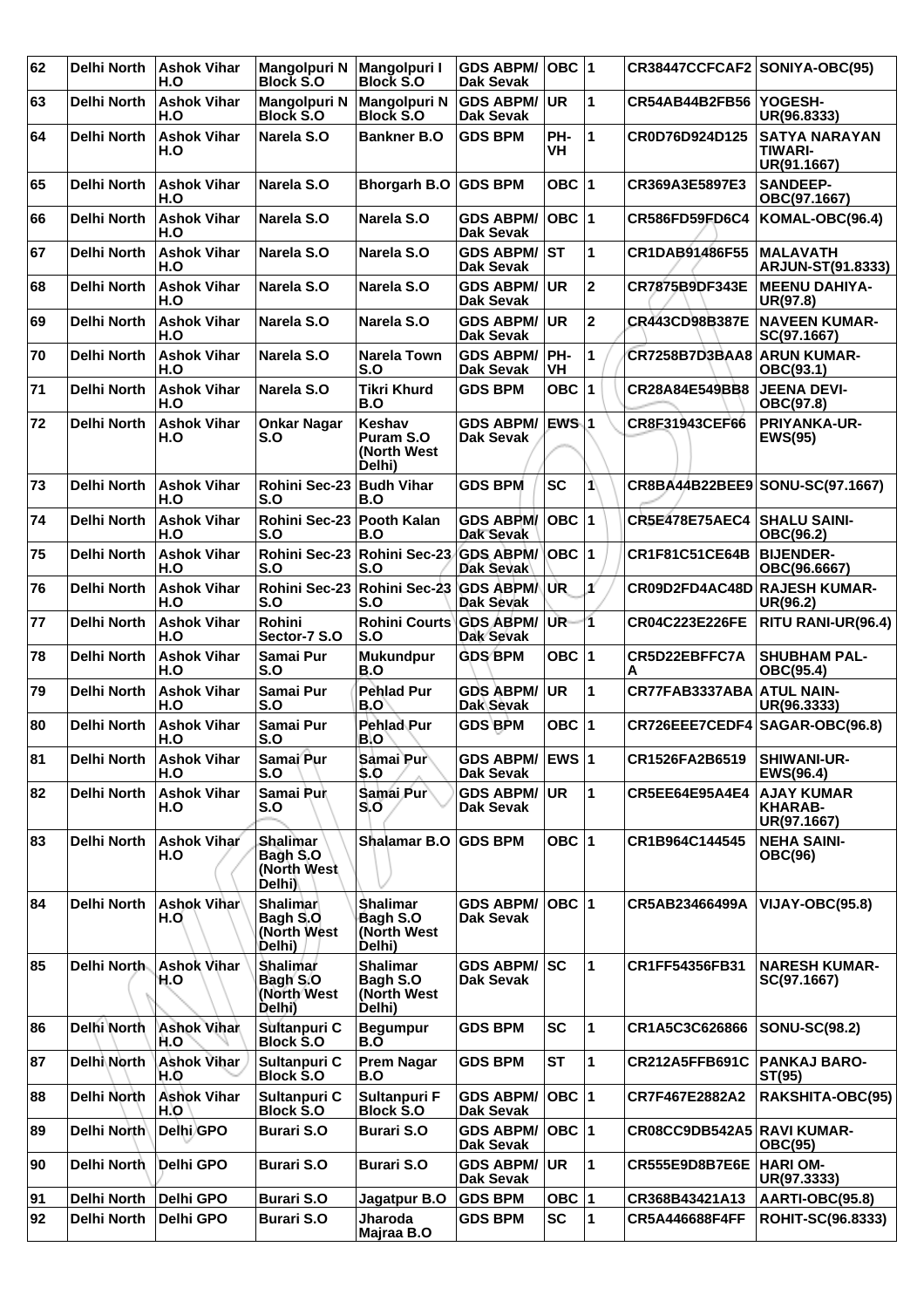| 93  | <b>New Delhi</b><br>Central                | Indraprastha<br>H.O       | Indraprastha<br>H.O                             | Indraprastha<br>H.O                                    | <b>GDS ABPM/</b><br><b>Dak Sevak</b>    | UR.          | $\overline{\mathbf{1}}$ | CR7944FA3447E8                 | <b>KAJAL-UR(98.2)</b>                             |
|-----|--------------------------------------------|---------------------------|-------------------------------------------------|--------------------------------------------------------|-----------------------------------------|--------------|-------------------------|--------------------------------|---------------------------------------------------|
| 94  | <b>New Delhi</b><br>Central                | Indraprastha<br>H.O       | <b>NA</b>                                       | <b>Patiala House</b><br>S.O                            | <b>GDS ABPM/ SC</b><br><b>Dak Sevak</b> |              | 1                       | CR2EEF9F39F9A3                 | <b>VIKAS KUMAR-</b><br>SC(97)                     |
| 95  | <b>New Delhi</b><br><b>Central</b>         | <b>New Delhi</b><br>GPO   | <b>I.A.R.I. S.O</b>                             | <b>I.A.R.I. S.O</b>                                    | <b>GDS ABPM/</b><br><b>Dak Sevak</b>    | OBC  1       |                         | CR6AD3A62F261E                 | <b>SUKHPREET</b><br><b>KAUR-</b><br>OBC(96.6154)  |
| 96  | <b>New Delhi</b><br>Central                | <b>Sansad Marg</b><br>H.O | <b>NA</b>                                       | <b>Election</b><br><b>Commission</b><br>S.O            | <b>GDS ABPM/</b><br><b>Dak Sevak</b>    | <b>UR</b>    | 1                       | CR82544F1B65F2                 | <b>ASHU-UR(99.6)</b>                              |
| 97  | <b>New Delhi</b><br><b>South</b>           | Kalkaji H.O               | <b>Badarpur S.O</b><br>(South Delhi)            | <b>Badarpur S.O</b><br>(South Delhi)                   | <b>GDS ABPM/</b><br>Dak Sevak           | OBC  1       |                         | CR5D46E63F1154                 | <b>JITENDER</b><br><b>CHAURASIA-</b><br>OBC(96.6) |
| 98  | <b>New Delhi</b><br>South                  | Kalkaji H.O               | <b>Badarpur S.O</b><br>(South Delhi)            | <b>Badarpur S.O</b><br>(South Delhi)                   | <b>GDS ABPM/ SC</b><br>Dak Sevak        |              | 1                       | CR651114A72A4F                 | <b>VARSHA RANI-</b><br>SC(95.2)                   |
| 99  | <b>New Delhi</b><br><b>South</b>           | Kalkaji H.O               | <b>Badarpur S.O</b><br>(South Delhi)            | <b>Badarpur S.O</b><br>(South Delhi)                   | <b>GDS ABPM/</b><br>Dak Sevak           | <b>UR</b>    | $\overline{2}$          | CR277DF385ADFA                 | <b>BHAGAT SINGH-</b><br>UR(97.2)                  |
| 100 | <b>New Delhi</b><br><b>South</b>           | Kalkaji H.O               | <b>Badarpur S.O</b><br>(South Delhi)            | <b>Badarpur S.O</b><br>(South Delhi)                   | <b>GDS ABPM/</b><br><b>Dak Sevak</b>    | UR           | $\overline{\mathbf{c}}$ | CR6EE6C6F8C6A<br>A             | <b>SUMAN-UR(97.2)</b>                             |
| 101 | <b>New Delhi</b><br>South                  | Kalkaji H.O               | <b>Badarpur S.O</b><br>(South Delhi)            | Tugalkabad<br>B.O                                      | <b>GDS ABPM/</b><br><b>Dak Sevak</b>    | UR           | 1                       | <b>CR4CEA323297AF</b>          | <b>PANKAJ DHIMAN-</b><br>OBC(96.6)                |
| 102 | <b>New Delhi</b><br>South                  | Kalkaji H.O               | <b>Badarpur S.O</b><br>(South Delhi)            | Tugalkabad<br>B.O                                      | <b>GDS BPM</b>                          | UR.          | 1                       | CR794D144D24F5                 | <b>SHIVANI GUPTA-</b><br>UR(97.8)                 |
| 103 | <b>New Delhi</b><br>South                  | Kalkaji H.O               | <b>New Friends</b><br><b>Colony S.O</b>         | <b>New Friends</b><br><b>Colony S.O</b>                | <b>GDS ABPM/</b><br>Dak Sevak           | PH-<br>'VΗ   | 1                       | CR4AE7BA46B8C<br>A             | <b>HARSH GARG-</b><br>UR(89.3333)                 |
| 104 | <b>New Delhi</b><br>South                  | Kalkaji H.O               | <b>New Friends</b><br>Colony S.O                | <b>New Friends</b><br>Colony S.O                       | <b>GDS ABPM/ST</b><br>Dak Sevak         |              | 1                       | CR37274C31EF5B                 | <b>PRAVEEN</b><br><b>CHANDRAVANSHI-</b><br>ST(95) |
| 105 | <b>New Delhi</b><br><b>South</b>           | Kalkaji H.O               | <b>New Friends</b><br>Colony S.O                | <b>New Friends</b><br><b>Colony S.O</b>                | <b>GDS ABPMA</b><br>Dak Sevak           | UR.          | $\overline{\mathbf{2}}$ | CR7DD343D3358E                 | MAMTA-UR(98)                                      |
| 106 | <b>New Delhi</b><br><b>South</b>           | Kalkaji H.O               | <b>New Friends</b><br><b>Colony S.O</b>         | <b>New Friends</b><br><b>Colony S.O</b>                | <b>GDS ABPM/</b><br>Dak Sevak           | ∣UR          | $\mathbf 2$             | CR2F93B2B1B539                 | <b>RAJESH KUMAR-</b><br>UR(97.1667)               |
| 107 | <b>New Delhi</b><br>South                  | Kalkaji H.O               | Okhla<br><b>Industrial</b><br>Estate S.O        | <b>Okhla</b><br><b>Industrial</b><br><b>Estate S.O</b> | <b>GDS ABPM/</b><br><b>Dak Sevak</b>    | EWS 1        |                         | CR2D3451A4D5E1                 | <b>GAURAV-UR-</b><br>EWS(95.2)                    |
| 108 | <b>New Delhi</b><br>South                  | Kalkaji H.O               | Okhla<br><b>Industrial</b><br><b>Estate S.O</b> | <b>Tehkhand</b><br>B.O                                 | <b>GDS ABPM/</b><br>Dak Sevak           | UR.          | 1                       | CR35B134CB51D4                 | <b>RAKESH KUMAR-</b><br><b>OBC(95)</b>            |
| 109 | <b>New Delhi</b><br>South                  | Kalkaji H.O               | Okhla<br><b>Industrial</b><br><b>Estate S.O</b> | <b>Tehkhand</b><br>B.O                                 | <b>GDS BPM</b>                          | <b>UR</b>    | $\mathbf{1}$            | <b>CR23719B4ABEF9</b>          | <b>PARMANAND-</b><br>UR(97.2)                     |
| 110 | <b>New Delhi</b><br>South                  | Kalkaji H.O               | Pushpa<br><b>Bhawan S.O</b>                     | Deoli B.O.                                             | <b>GDS BPM</b>                          | <b>SC</b>    | $\mathbf 1$             | CR59634864C2C7                 | IMANOJ KUMAR-<br>SC(96)                           |
| 111 | <b>New Delhi</b><br>South                  | Kalkaji H.O               | <b>Sarita Vihar</b><br>S.O                      | Ali B.O                                                | <b>GDS BPM</b>                          | OBC $ 1$     |                         | <b>CR571E444FBB1F</b>          | POOJA KUSHWAH-<br><b>OBC(96)</b>                  |
| 112 | <b>New Delhi</b><br>South                  | Kalkaji H.O               | <b>Sarita Vihar</b><br>S.O                      | Sarita Vihar<br>S.O                                    | <b>GDS ABPM/</b><br><b>Dak Sevak</b>    | OBC  1       |                         | <b>CR14F6A29CFD35</b>          | <b>SEVATI NISHAD-</b><br>OBC(95.6667)             |
| 113 | <b>New Delhi</b><br>South                  | Lodi Road<br>H.O          | Andrewsganj<br>S.O                              | Gulmohar<br>Park S.O                                   | <b>GDS ABPM/</b><br>Dak Sevak           | <b>UR</b>    | 1                       | CR2A5F7F2ABD67                 | <b>PREETI-UR(97)</b>                              |
| 114 | <b>New Delhi</b><br>South                  | Lodi Road<br>H.O          | Hazrat<br>Nizamuddin<br>S.O                     | Hazrat<br>Nizamuddin<br>S.O                            | <b>GDS ABPM/</b><br><b>Dak Sevak</b>    | OBC  1       |                         | CR8E98EC8E3685                 | <b>ABHISHEK SAINI-</b><br>OBC(95.4)               |
| 115 | <b>New Delhi</b><br>South                  | Lodi Road<br>H.O          | Lajpat Nagar<br>(South Delhi)<br>S.O            | <b>Laipat Nagar</b><br>(South Delhi)<br>S.O            | <b>GDS ABPM/</b><br>Dak Sevak           | UR.          | $\mathbf{1}$            | CR0414F81E9921                 | MANISHA-UR(97.2)                                  |
| 116 | <b>New Delhi</b><br>South                  | <b>Lodi Road</b><br>H.O   | <b>Malviya</b><br>Nagar S.O<br>(South Delhi)    | <b>Malviya</b><br>Nagar S.O<br>(South Delhi)           | GDS ABPM/ EWS 1<br><b>Dak Sevak</b>     |              |                         | CR7124342F1EF8                 | <b>RAHUL SHARMA-</b><br><b>UR-EWS(95.4)</b>       |
| 117 | <b>New Delhi</b><br>South West             | Sarojini<br>Nagar H.O.    | A F Rajokari<br>S.O                             | A F Rajokari<br>S.O                                    | <b>GDS ABPM/</b><br><b>Dak Sevak</b>    | OBC 1        |                         | CR07AA8BEE4E63                 | <b>BHARAT-OBC(95.6)</b>                           |
| 118 | <b>New Delhi</b><br><b>South West</b>      | Sarojini<br>Nagar H.O     | Arjungarh<br>S.O                                | Arjungarh<br>S.O                                       | <b>GDS ABPM/</b><br>Dak Sevak           | EWS 1        |                         | CR7BE9EA628C4B VIKAS BHATI-UR- | <b>EWS(95)</b>                                    |
| 119 | New Dèlhi<br><b>South West</b>             | Sarojini<br>Nagar H.O     | Arjungarh<br>S.O                                | Arjungarh<br>S.O                                       | <b>GDS ABPM/</b><br>Dak Sevak           | OBC  1       |                         | CR3412E2242546                 | DIMPLE-OBC(96)                                    |
| 120 | <b>New Delhi</b><br>South West   Nagar H.O | Sarojini                  | Arjungarh<br>S.O                                | Arjungarh<br>S.O                                       | <b>GDS ABPM/</b><br>Dak Sevak           | UR           | 1                       | CR23E52F392445                 | <b>MUNESH KUMAR-</b><br>UR(97.1667)               |
| 121 | <b>New Delhi</b><br>South West Nagar H.O   | Sarojini                  | <b>Bijwasan S.O</b>                             | <b>Shahbad</b><br><b>Mohammadp</b><br>ur B.O           | <b>GDS ABPM/</b><br><b>Dak Sevak</b>    | <b>EWS 1</b> |                         | <b>CR7F15635EC75F</b>          | <b>BHUPENDER</b><br><b>BHATI-UR-EWS(95)</b>       |
| 122 | <b>New Delhi</b><br><b>South West</b>      | Sarojini<br>Nagar H.O     | Chanakya<br>Puri S.O                            | Chanakya<br>Puri S.O                                   | <b>GDS ABPM/</b><br><b>Dak Sevak</b>    | OBC  1       |                         | CR2BE15CB86CA<br>7             | RAHUL-OBC(95.4)                                   |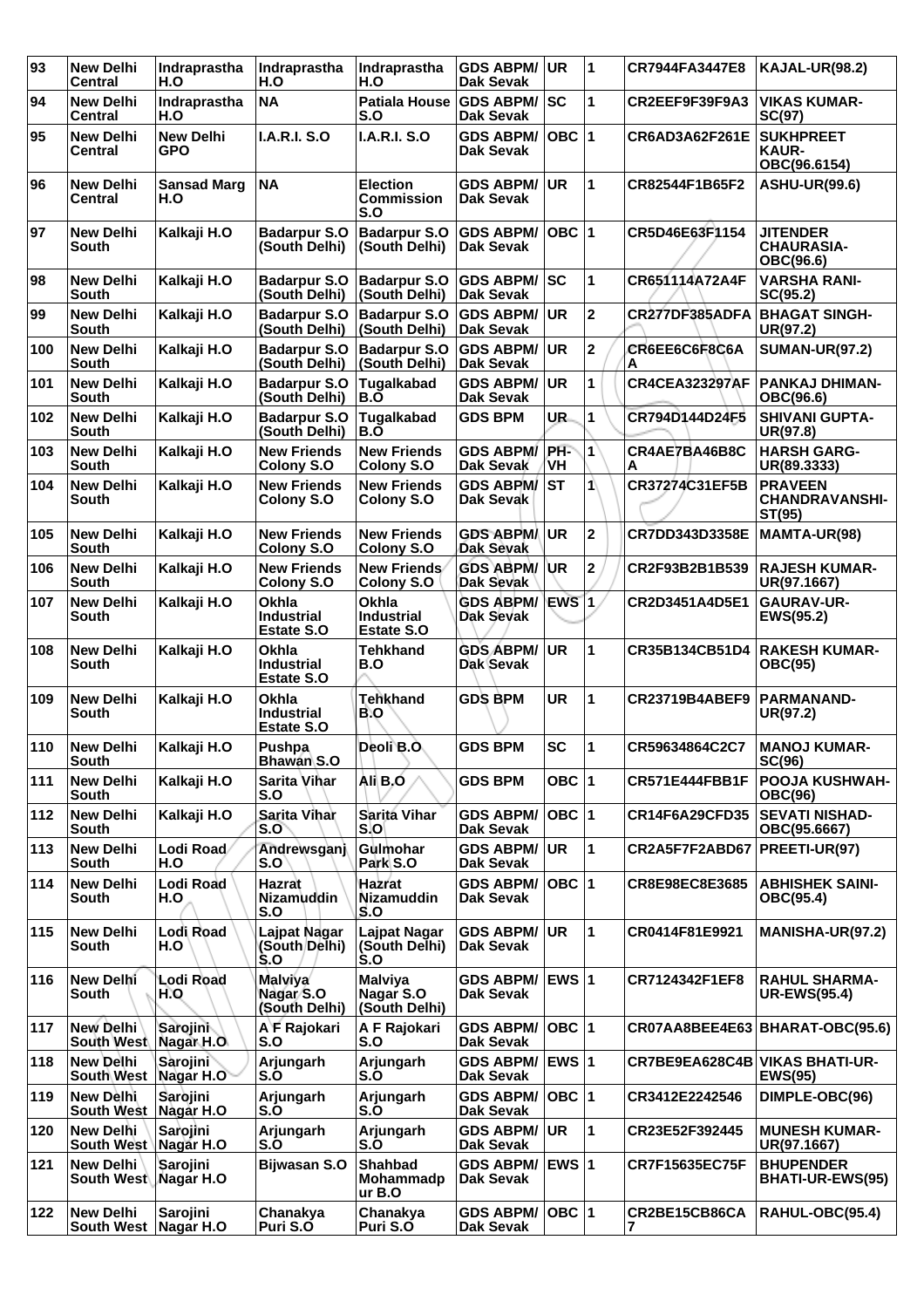| 123 | <b>New Delhi</b><br>South West   Nagar H.O  | Sarojini                                          | Chanakya<br>Puri S.O      | <b>South Delhi</b><br><b>Campus S.O</b>               | <b>GDS ABPM/</b><br><b>Dak Sevak</b> | <b>UR</b>               | 1                       | CR134D46C7C445        | <b>SUKHMANTI-</b><br>SC(97.4)                               |
|-----|---------------------------------------------|---------------------------------------------------|---------------------------|-------------------------------------------------------|--------------------------------------|-------------------------|-------------------------|-----------------------|-------------------------------------------------------------|
| 124 | <b>New Delhi</b><br><b>South West</b>       | Sarojini<br>Nagar H.O                             | Chattarpur<br>S.O         | <b>Bhati Village</b><br><b>B.O.</b>                   | <b>GDS ABPM/</b><br><b>Dak Sevak</b> | <b>SC</b>               | 1                       | CR7F1AEC43FFE8        | <b>AMAN KUMAR-</b><br>SC(95)                                |
| 125 | <b>New Delhi</b><br><b>South West</b>       | Sarojini<br>Nagar H.O                             | Chattarpur<br>S.O         | <b>Bhati Village</b><br><b>B.O.</b>                   | <b>GDS ABPM/</b><br>Dak Sevak        | <b>UR</b>               | 1                       | CR0FF243998CE5        | <b>AMIT KUMAR-</b><br>UR(97.1667)                           |
| 126 | <b>New Delhi</b><br>South West   Nagar H.O  | <b>Sarojini</b>                                   | Chattarpur<br>S.O         | <b>Bhati Village</b><br>B.O.                          | <b>GDS BPM</b>                       | <b>ST</b>               | 1                       | CR111B63BE49BE        | SACHIN-ST(95)                                               |
| 127 | <b>New Delhi</b><br><b>South West</b>       | Sarojini<br>Nagar H.O                             | Chattarpur<br>S.O         | Chandanhool<br>a B.O                                  | <b>GDS BPM</b>                       | OBC $ 1$                |                         | CR2B9FC6561166        | KAVITA-OBC(96.6)                                            |
| 128 | <b>New Delhi</b><br>South West   Nagar H.O  | Sarojini                                          | Chattarpur<br>S.O         | Chattarpur<br>S.O                                     | <b>GDS ABPM/</b><br>Dak Sevak        | <b>EWS 1</b>            |                         | CR038FE6C7BBB5        | <b>SUSHIL-UR-</b><br>EWS(97.1667)                           |
| 129 | <b>New Delhi</b><br>South West   Nagar H.O  | Sarojini                                          | Chattarpur<br>S.O         | Chattarpur<br>S.O                                     | <b>GDS ABPM/</b><br>Dak Sevak        | $OBC$ 2                 |                         | CR448E84775E63        | <b>AARTI YADAV-</b><br><b>OBC(96)</b>                       |
| 130 | <b>New Delhi</b><br><b>South West</b>       | Sarojini<br>Nagar H.O                             | <b>Chattarpur</b><br>S.O  | Chattarpur<br>S.O                                     | <b>GDS ABPM/</b><br><b>Dak Sevak</b> | OBC $ 2$                |                         | <b>CR4456BD348CEB</b> | <b>SATYAVIR-</b><br>OBC(95.8)                               |
| 131 | <b>New Delhi</b><br><b>South West</b>       | Sarojini<br>Nagar H.O                             | <b>Chattarpur</b><br>S.O  | Chattarpur<br>S.O                                     | <b>GDS ABPM/</b><br>Dak Sevak        | PH-<br><b>VH</b>        | 1                       | CR8DB86898A7C2        | <b>AMAN SINGH</b><br><b>TIWARI-</b><br>UR(89.1667)          |
| 132 | <b>New Delhi</b><br><b>South West</b>       | Sarojini<br>Nagar H.O                             | <b>Chattarpur</b><br>S.O  | Chattarpur<br>S.O                                     | <b>GDS ABPM/</b><br><b>Dak Sevak</b> | sc                      | 1                       | CR84995F915126        | <b>SACHIN KUMAR-</b><br>SC(95)                              |
| 133 | <b>New Delhi</b><br><b>South West</b>       | Sarojini<br>Nagar H.O                             | Chattarpur<br>S.O         | Chattarpur<br>S.O                                     | <b>GDS ABPM/</b><br><b>Dak Sevak</b> | <b>UR</b>               | 3                       | CR861C7BF5B76A        | <b>RAHISH KUMAR-</b><br>SC(97.3333)                         |
| 134 | <b>New Delhi</b><br><b>South West</b>       | Sarojini<br>Nagar H.O                             | Chattarpur<br>S.O         | Chattarpur<br>S.O                                     | <b>GDS ABPM/</b><br>Dak Sevak        | ÚR                      | 3                       | CR7F88E58D7529        | <b>DINESH-</b><br>UR(97.1667)                               |
| 135 | <b>New Delhi</b><br><b>South West</b>       | <b>Sarojini</b><br>Nagar H.O                      | Chattarpur<br>S.O         | Chattarpur<br>S.O                                     | <b>GDS ABPM/</b><br><b>Dak Sevak</b> | <b>UR</b>               | 3                       | CR09496462D115        | <b>SUMIT-UR(97)</b>                                         |
| 136 | <b>New Delhi</b><br><b>South West</b>       | Sarojini<br>Nagar H.O                             | Chattarpur<br>S.O         | Dera B.O                                              | <b>GDS BPM</b>                       | EWS $ 1$                |                         | CR6E4E7254976A        | <b>MANJEET-UR-</b><br>EWS(96.2)                             |
| 137 | <b>New Delhi</b><br><b>South West</b>       | Sarojini<br>Nagar H.O                             | <b>Chattarpur</b><br>S.O  | Sanjay<br><b>Colony Bhati</b><br>Mines <sup>B.O</sup> | <b>GDS BPM</b>                       | UR                      | 1                       | CR2D37BE7B7BD         | <b>ASHISH KUMAR</b><br><b>JHA-UR(97.3333)</b>               |
| 138 | <b>New Delhi</b><br>South West   Nagar H.O  | Sarojini                                          | Chattarpur<br>S.O         | Satbari B.O                                           | <b>GDS BPM</b>                       | <b>SC</b>               | $\mathcal{V}$           | CR59847DE38D47        | <b>PANKAJ SINGH-</b><br>SC(95)                              |
| 139 | <b>New Delhi</b><br><b>South West</b>       | Sarojini<br>Nagar H.O                             | <b>Delhi Cantt</b><br>S.O | Dhaula Kuan<br>S.O                                    | <b>GDS ABPM/</b><br>Dak Sevak        | <b>UR</b>               | 1                       | CR81D2EF6A2436        | DEEPAK-UR(97)                                               |
| 140 | <b>New Delhi</b><br><b>South West</b>       | Sarojini<br>Nagar H.O                             | Ignou S.O                 | Ignou S.O                                             | GDS ABPM/<br>Dak Sevak               | <b>OBC</b>              | 1                       | CR3293E4E9154D        | <b>KULDEEP KUMAR-</b><br><b>OBC(95)</b>                     |
| 141 | <b>New Delhi</b><br><b>South West</b>       | Sarojini<br>Nagar H.O                             | Ignou S.O                 | Maidan Garhi<br>B.O                                   | <b>GDS BPM</b>                       | <b>UR</b>               | 1                       | <b>CR484EB914D3AD</b> | <b>SONU KUMAR-</b><br>UR(99)                                |
| 142 | <b>New Delhi</b><br>South West   Nagar H.O  | Sarojini                                          | <b>J.N.U. S.O</b>         | <b>J.N.U.S.O</b>                                      | <b>GDS ABPM/</b><br><b>Dak Sevak</b> | UR                      | $\mathbf{1}$            | CR4659DAA94D48        | <b>SUMIT KUMAR-</b><br><b>UR(97)</b>                        |
| 143 | <b>New Delhi</b><br>South West Nagar H.O    | Sarojini                                          | Kapashera<br>S.O.         | Kapashera<br>S.O.                                     | <b>GDS ABPM/</b><br>Dak Sevak        | EWS $ 1$                |                         | <b>CR04AAAF574279</b> | YASH BHARDWAJ-<br><b>UR-EWS(95)</b>                         |
| 144 | <b>New Delhi</b><br>South West   Nagar H.O  | Sarojini                                          | Kapashera<br>S.O.         | Kapashera<br>S.O.                                     | <b>GDS ABPM/</b><br>Dak Sevak        | SC                      | 1                       | CR61117DB4E93E        | <b>ANANT RAM-</b><br>SC(97.1667)                            |
| 145 | <b>New Delhi</b><br><b>South West</b>       | Sarojini<br>Nagar H.O                             | Mehrauli S.O              | Gadaipur B.O                                          | <b>GDS BPM</b>                       | <b>UR</b>               | 1                       | CR03E1B454F1D6        | HEMANT-UR(97)                                               |
| 146 | <b>New Delhi</b><br>South West   Nagar H.O. | Sarojini                                          | Mehrauli S.O.             | Ghitorni B.O                                          | <b>GDS BPM</b>                       | OBC $ 1$                |                         | CR544D9D491E5E        | <b>CHANCHAL-</b><br>OBC(97.2)                               |
| 147 | <b>New Delhi</b><br><b>South West</b>       | Sarojini<br>Nagar H.O                             | R K Puram<br>(Main) S.O   | R K Puram<br>(Main) S.O                               | <b>GDS ABPM/</b><br>Dak Sevak        | $OBC$  1                |                         | CR542C47694339        | <b>SHIVSHANKAR</b><br><b>KUMAR SINGH-</b><br><b>OBC(95)</b> |
| 148 | New Delhi<br>South West                     | Sarojini <sup>1</sup><br>Nagar H.O                | R K Puram<br>(Main) S.O   | <b>RK Puram</b><br>(Main) S.O                         | <b>GDS ABPM/</b><br>Dak Sevak        | SC                      | 1                       | <b>CR2E9A32A8E4F4</b> | <b>SONU-SC(97)</b>                                          |
| 149 | New Delhi<br>South West Nagar H.O           | Sarojini                                          | R K Puram<br>(Main) S.O   | R K Puram<br>(Main) S.O                               | <b>GDS ABPM/</b><br>Dak Sevak        | <b>ST</b>               | 1                       | CR8EF884A97F79        | RUPESH-ST(95)                                               |
| 150 | New Delhi<br>South West                     | Sarojini<br>Nagar H.O                             | R K Puram<br>(Main) S.O   | R K Puram<br>(Main) S.O                               | <b>GDS ABPM/</b><br>Dak Sevak        | <b>UR</b>               | 1                       | CR14EB377D4CA1        | <b>YUGBIR-</b><br>UR(97.1667)                               |
| 151 | <b>New Delhi</b><br>West                    | Nàraina<br>Industrial<br><b>Estate H.O.</b>       | Chhawla S.O               | Kangan Heri<br>B.O                                    | <b>GDS BPM</b>                       | <b>UR</b>               | 1                       | CR7E639419F5DC        | ANKITA-UR(97)                                               |
| 152 | New Delhi<br>West                           | <b>Naraina</b><br>Industrial<br><b>Estate H.O</b> | Najafgarh S.O             | Jhatikara B.O                                         | <b>GDS BPM</b>                       | <b>UR</b>               | $\mathbf{1}$            | CR0F374123646C        | <b>AMIT SAINI-</b><br>OBC(97.6)                             |
| 153 | <b>New Delhi</b><br>West                    | <b>Naraina</b><br>Industrial<br><b>Estate H.O</b> |                           | Najafgarh S.O Najafgarh S.O                           | <b>GDS ABPM/</b><br>Dak Sevak        | <b>EWS</b> <sub>1</sub> |                         | CR08B2C7CB4A4<br>А    | <b>DEEPAK-UR-</b><br>EWS(96.6)                              |
| 154 | <b>New Delhi</b><br>West                    | <b>Naraina</b><br>Industrial<br>Estate H.O        | Najafgarh S.O             | Najafgarh S.O                                         | <b>GDS ABPM/</b><br>Dak Sevak        | UR                      | $\overline{\mathbf{2}}$ | CR4E2E82311E72        | <b>JYOTI-UR(97.4)</b>                                       |